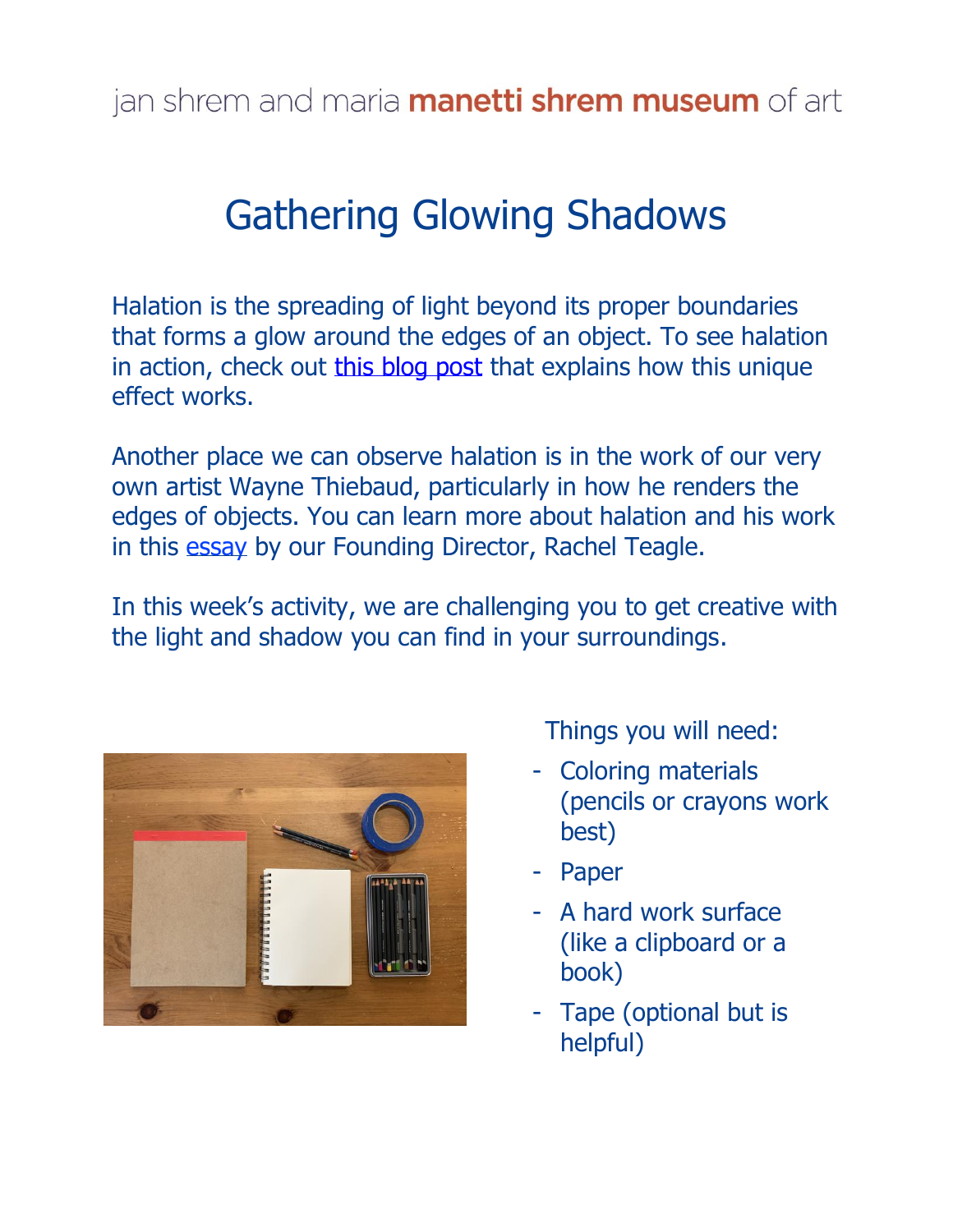## Make it!

- 1) To start, tape your paper to your hard surface so it is easy to move around. Then choose two colors that are similar (like red and orange, or blue and green) to use for your drawing.
- 2) Take a walk around your house or outside (while social distancing) and notice the interesting shadows that occur naturally around you. If you can't find a shadow you like, make one by arranging a few objects. Once you have your shadow, place the paper down so the shadow falls on it.



3) Using the shadow as your guide, trace the outline using one of the colors you have chosen. Once you have fully traced your shadow you can move your paper to your work station.